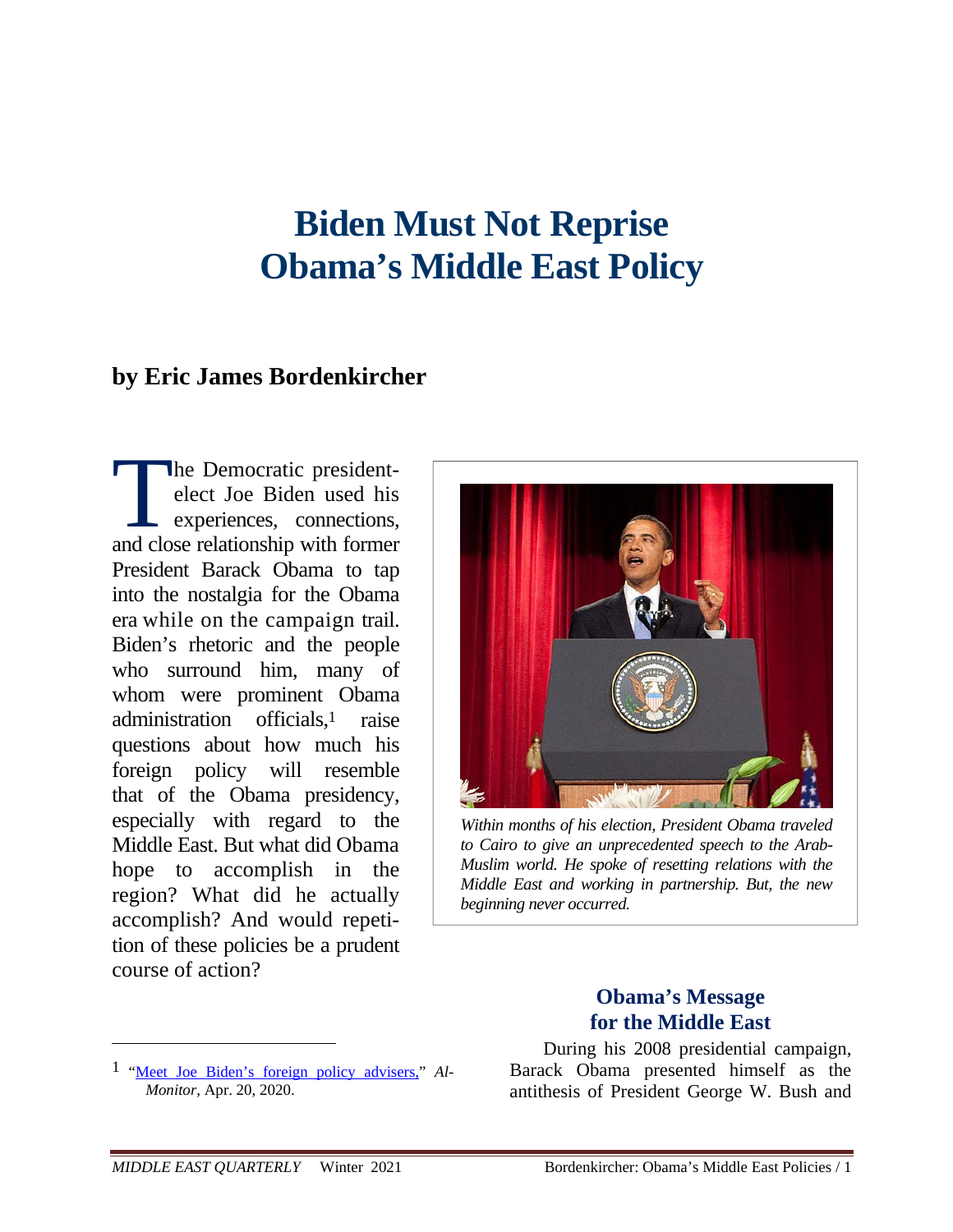the Republican presidential nominee John McCain in matters of foreign policy. Using Bush's controversial decision to invade Iraq as the touchstone for his foreign policy platform, the sena-

For Obama, the foreign policy establishment's proclivity for unilateralism needed to be replaced with an "internationalist" vision.

tor from Illinois frequently reminded voters of his initial opposition to the move, blaming the war for weakening Washington's military prowess, draining its finances, and diverting its attention from more critical national security issues. In Obama's account, the invasion represented the foreign policy establishment's proclivity for unilateralism and preference for solutions that needed to be replaced with a more "internationalist" vision. This shift would allow the U.S. to keep leading the world through reliance on effective partnerships, multilateralism, international institutions, and a variety of diplomatic tools (e.g., the ability to exert political and economic pressure).<sup>2</sup> Military solutions were a means of last resort to buttress diplomacy and/or to counter existential or imminent threats.

Obama envisioned a "tough, smart and principled national security strategy."<sup>3</sup> It was risk averse, intolerant of "free-riders," distrustful of the commitment and motivations of long-time friends, and immune to the mindset of the foreign policy establishment. He believed that U.S. foreign policy must be driven and defined by a common good and internationally recognized norms that would produce global stability.

These themes and ideas resonated in Obama's Middle East rhetoric on the campaign trail and in his presidential speeches in

Ankara and Cairo in 2009. Foremost was the need for an immediate and responsible troop withdrawal from Iraq since not only was there no military solution to the country's many prob-

lems, but the continued military presence prevented Iraq's warring factions from taking responsibility and arriving at a political solution. Only a U.S. troop withdrawal coupled with an international diplomatic initiative to address the Iraqi malaise could benefit Iraq, the region, and the United States.<sup>4</sup> Instead of Iraq, the presidential candidate offered to focus on issues he considered more critical to U.S. national security by campaigning on a troop surge in Afghanistan to defeat al-Qaeda and the Taliban, stating: "This is a war we have to win."5

In contrast to the Bush administration. Obama envisaged winning the war not mainly by military means but by renewing partnerships, rebuilding institutions, strengthening alliances, and utilizing diplomacy. In Afghanistan, he wanted more contributions from NATO members; in Iran, he advocated multilateral diplomacy and a mixture of sticks and carrots to incentivize (rather than coerce) the Islamist regime to abandon its nuclear weapons program. In his Cairo speech, Obama spoke of resetting relations with the Middle East and working in partnership: "There must be a sustained effort to listen to each other; to respect one another; and to seek common ground."6

<sup>&</sup>lt;sup>2</sup> Barack Obama, "Renewing American Leadership," Foreign Affairs, July/Aug. 2007.

<sup>&</sup>lt;sup>3</sup> "Text: Obama's Remarks on Iraq and Afghanistan," The New York Times, July 15, 2008.

 $4$  Ibid.

 $<sup>5</sup>$  Ibid.</sup>

<sup>6 &</sup>quot;Remarks by the President at Cairo University, 6- $04-09$ ." The White House, Office of the Press Secretary, Washington, D.C.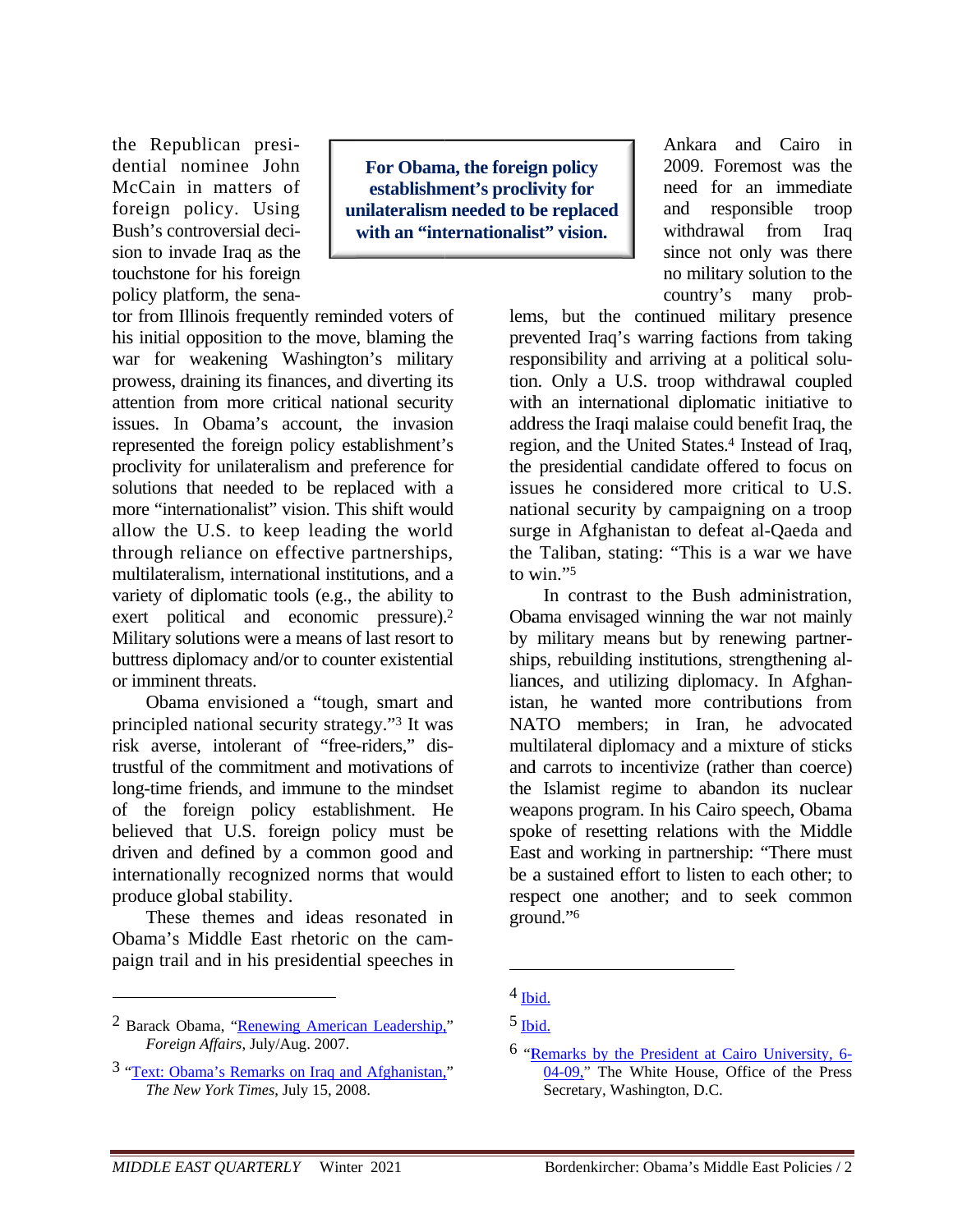Through this dialogue and mutual engagement, Obama believed Washington and Middle East societies could encounter threats together and recognize their shared common humanity. Obama's election was met with excitement and anticipation in the Middle East. He was the son of a Muslim father, and he had spent part of his childhood in the most populated Muslim country, Indonesia. Within months of his election, he traveled to Cairo to give what many considered to be an unprecedented speech to the Arab-Muslim world. Would he be able to make good on his hyped goal of resetting U.S. relations with the Middle East and the Islamic world?

No, the new beginning touted in the Cairo speech never occurred.

And the passage of time has been increasingly unkind to Obama and his policies in the Middle East, which left the region and U.S relations with the local parties worse off than what he inherited from his predecessor.

# **The Iraq Troop Withdrawal**

Obama fulfilled his campaign promise and brought U.S. troops home by December 2011. It was not a difficult decision as the withdrawal had already been negotiated and a timeline established by the Bush administration.7

Yet controversy surrounds Obama's inability or unwillingness to extend the Status of Forces Agreement (SOFA) beyond



*U.S. soldiers line up at a base in Iraq, October 26, 2011. The U.S. troop withdrawal precipitated the implosion of the Iraqi army, the intensification of sectarian tensions, and stagnation of Iraqi state institutional development, and contributed to the rise of ISIS.*

2011. Negotiated by the Bush administration with the Iraqi government, the agreement enabled some 20,000-25,000 U.S. troops to remain in Iraq with immunity from Iraqi law while training the local army and assisting in counterterrorism operations. But since in 2011 only Iraqi prime minister Nuri al-Maliki, not the parliament, promised immunity, Obama chose to end SOFA and seemed to have lost interest in Iraq after the withdrawal. He turned a blind eye to Maliki's exclusion and persecution of the Sunni minority in blatant disregard of his demand for an inclusive Iraqi government, and he proposed a significant cut in funding for peacebuilding, human rights, and civil society in the country.

The U.S. troop withdrawal precipitated the immediate implosion of the Iraqi army, the intensification of sectarian tensions, the proliferation of corruption, and the stagnation of state institutional development, which greatly contributed to the advent of the Islamic State (ISIS) and its takeover of large

<sup>7</sup> Missy Ryan, "Who made the decision to withdraw U.S. troops from Iraq?" *The Washington Post*, Sept. 26, 2016.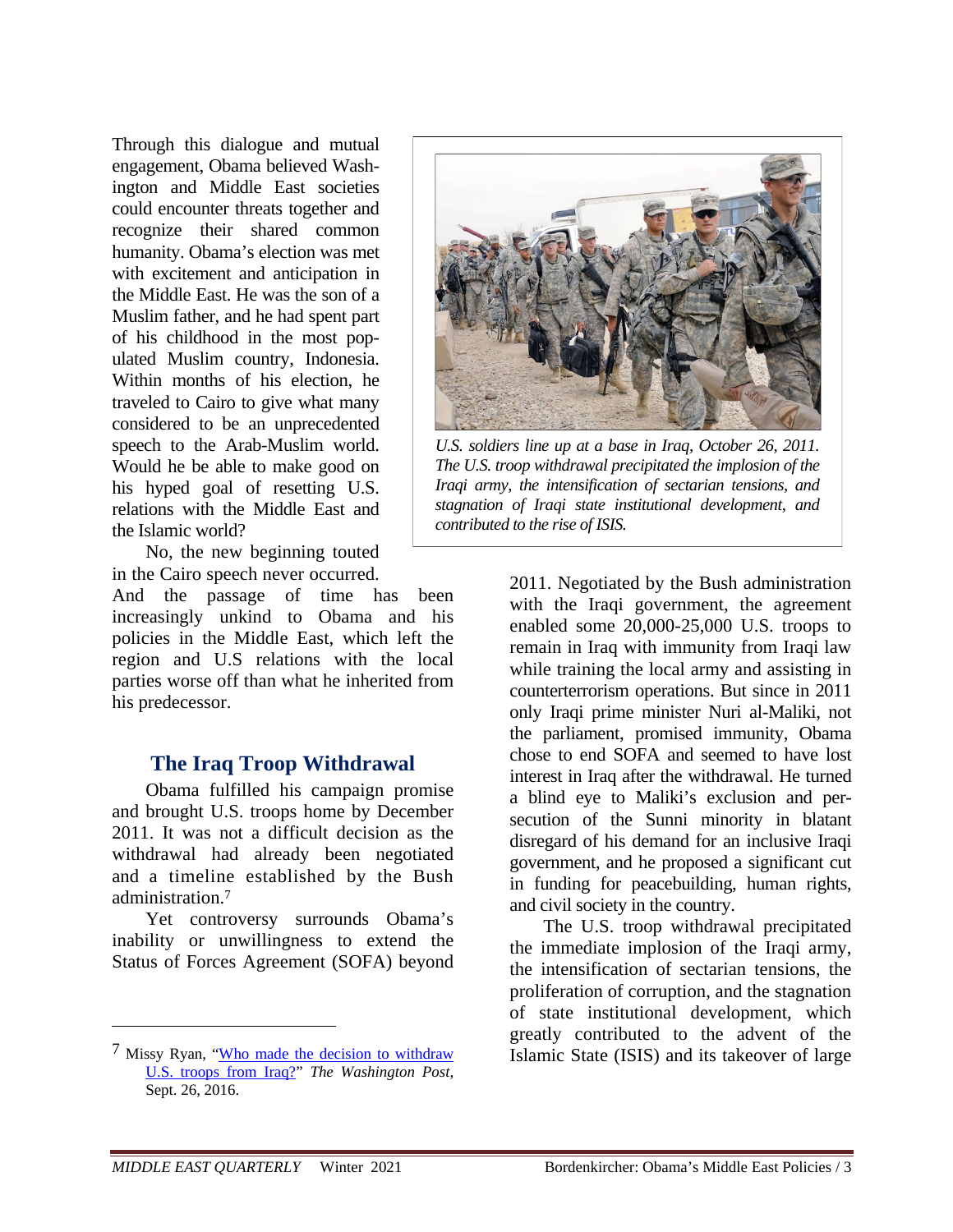swathes of Iraqi territory.<sup>8</sup> These events enabled Tehran to deepen its meddling in Iraqi domestic affairs by creating proxy militias, largely under the umbrella organization known as the Popular

The Obama administration was unable to develop an effective strategic partnership with the Kabul government.

Mobilization Forces, which allowed it to tighten its control over the Iraqi political system. According to analyst Peter Beinart:

> The decline of U.S. leverage in Iraq simply reinforced the attitude Obama had held since 2009: Let Maliki do whatever he wants so long as he keeps Iraq off the front page. ... While far less egregious than George W. Bush's errors, Obama's have been egregious enough. By ignoring Iraq, and refusing to defend democratic principles there, he has helped spawn the disaster we see today.<sup>9</sup>

#### **Afghanistan**

Troop deployment to Afghanistan under Obama reached the level of 100,000 and was maintained into 2011.<sup>10</sup> In 2010, Obama also requested \$20 billion for Afghan reconstruction—a 38 percent increase over the \$51.5 billion appropriated to Afghanistan since  $2002$ —with \$14.2 billion of this sum

- 9 Peter Beinart, "Obama's disastrous Iraq policy: An autopsy," The Atlantic, June 23, 2014.
- 10 Danielle Kurtzleben, "CHART: How the U.S. Troop Levels in Afghanistan Have Changed under Obama," NPR, July 6, 2016.

dedicated to building up the Afghan National Security Forces.<sup>11</sup>

By the end of Obama's second term. however, the U.S. military presence in Afghanistan had been reduced to

8,400.<sup>12</sup> On the face of it, this reduction was a vindication of Obama's 2008 pledge to win the war against al-Qaeda and the Taliban,<sup>13</sup> especially in view of the May 2011 killing of Osama bin Laden. In fact, it revealed the inability of the Obama administration to develop an effective strategic partnership with the Kabul government.<sup>14</sup> As a report by the special inspector general for Afghanistan reconstruction put it in October 2016:

> Afghan army and police numbers remain below authorized-strength goals; (2) the security forces suffer from high levels of attrition;  $(3)$ the United States lacks visibility into most Afghan units' actual levels of training and effectiveness; (4) the security forces have questionable abilities to sustain and maintain units and materiel; and (5) the security forces continue to deploy commando and other highly skilled units on missions that

13 "Text: Obama's Remarks on Iraq and Afghanistan."

<sup>8</sup> James Jeffrey, "Behind the U.S. withdrawal from Iraq," The Wall Street Journal, Nov. 2, 2014; Ryan N. Manniana, "How the 2011 US Troop Withdrawal from Iraq led to the rise of ISIS,"<br>Small Wars Journal, Dec. 23, 2018.

<sup>&</sup>lt;sup>11</sup> "Quarterly Report to the United States Congress," The Special Inspector General for Afghanistan Reconstruction (SIGAR), Arlington, Va., Apr. 30, 2010, p. iii.

<sup>&</sup>lt;sup>12</sup> Kurtzleben, "CHART: How the U.S. Troop Levels in Afghanistan Have Changed under Obama."

<sup>&</sup>lt;sup>14</sup> Mark Landler, "The Afghan War and the Evolution" of Obama," The New York Times, Jan. 1, 2017.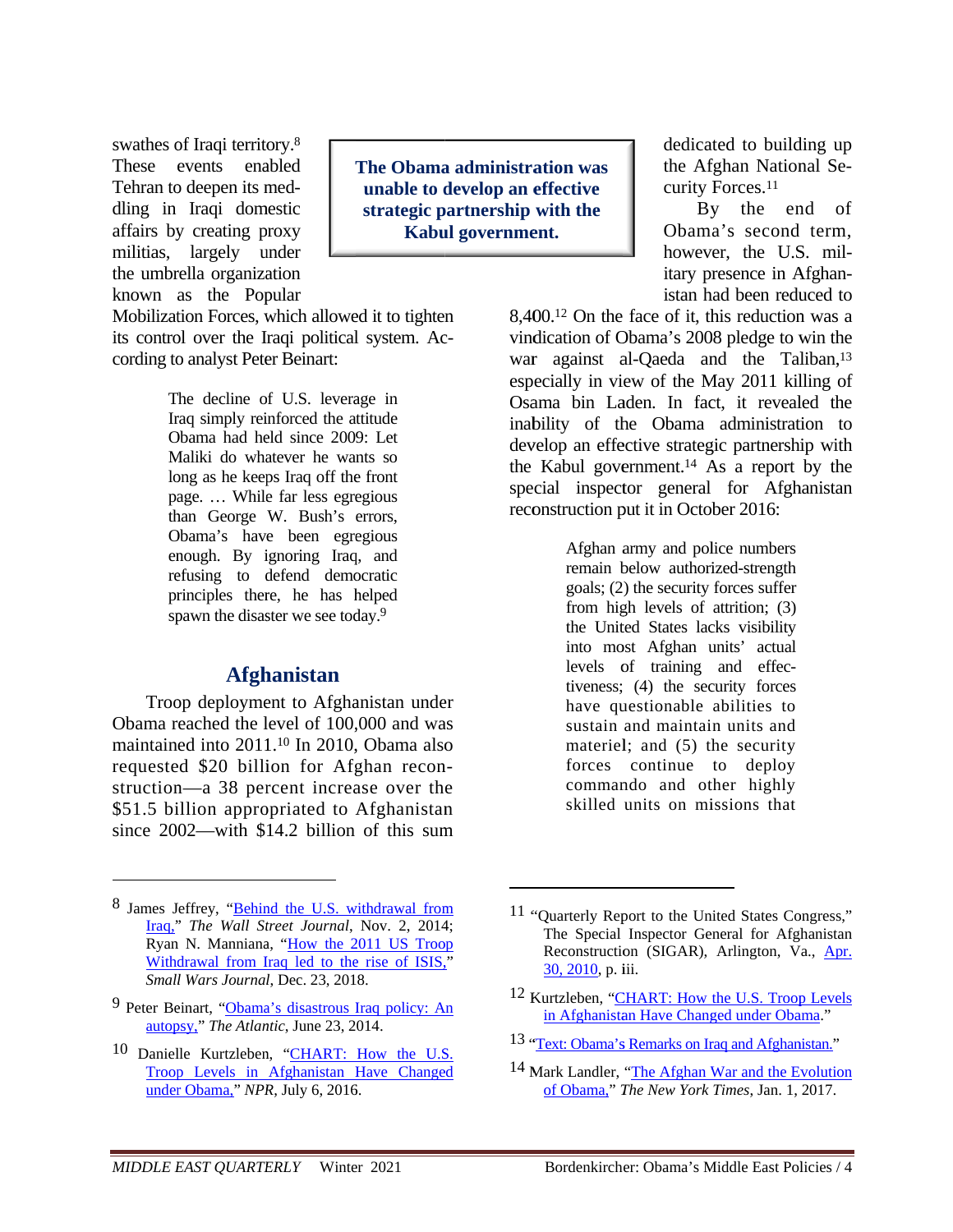should be undertaken by regular units  $15$ 

To make matters worse, the Taliban remained in control of large

swaths of territory while al-Qaeda, despite the loss of its founding leader, maintained a presence and was competing with ISIS for followers in Afghanistan.

#### **Iran's Nuclear Program**

There is little doubt that the July 2015 Iran nuclear deal, formally known as the Joint Comprehensive Plan of Action (JCPOA), is viewed by Obama admirers as his foremost foreign policy achievement and a major pillar of his presidential legacy.<sup>16</sup> It is promoted as proof of the effectiveness of multilateralism in general and of international diplomacy and dialogue in particular. By rallying the five permanent members of the U.N. Security Council and Germany  $(P5+1)$  behind the agreement, it was argued, Obama persuaded Tehran to trust the goodwill of the international community and to subject its nuclear program to strict supervision so as to assure the world of its peaceful purposes.

Though widely considered "the center of the arc" of the Obama administration (according to Ben Rhodes, the president's deputy national security adviser for strategic communications),<sup>17</sup> the JCPOA was never

The administration's wellorchestrated media blitz covered up the JCPOA's deeply flawed and dangerous nature.

ratified by the U.S. Congress and remained an executive order for the remainder of Obama's presidency. Moreover, the administration's well-orchestrated media blitz,

which manipulated ill-informed and inexperienced journalists into creating an "echo chamber" to help sell the deal to the public,<sup>18</sup> covered up the deal's deeply flawed and dangerous nature. "Obama leaves the Middle East a far more dangerous place than it was eight years ago," wrote nuclear weapons proliferation expert Emily Landau:

> Not merely because the JCPOA opens the door to the terrifying prospect of a nuclear Iran within ten to fifteen years and perhaps even sooner but because the administration enabled an emboldened Iran to emerge over the course of 2015-16, un-challenged by Washington. In fact, while negotiating the deal, the U.S. president was already helping to transform the Islamic Republic, with its extremist, hegemonic agenda, into the region's preeminent power at the expense of traditional U.S. allies.<sup>19</sup>

Even Obama admitted that he had just kicked the nuclear can down the road and that "in year 13, 14, 15, they [the Iranians] have advanced centrifuges that enrich uranium fairly rapidly, and at that point, the breakout times [to] nuclear weapons] would have shrunk almost down to zero."20

<sup>&</sup>lt;sup>15</sup> "Quarterly Report to the United States Congress," The Special Inspector General for Afghanistan Reconstruction (SIGAR), Arlington, Va., Oct.  $30, 2016, p. 1.$ 

<sup>16</sup> Emily B. Landau, "Obama's Legacy: A Nuclear Iran?" Middle East Quarterly, Spring 2017.

<sup>&</sup>lt;sup>17</sup> David Samuels, "The Aspiring Novelist Who Became Obama's Foreign Policy Guru," The New York Times Magazine, May 5, 2016.

 $18$  Thid.

<sup>&</sup>lt;sup>19</sup> Landau, "Obama's Legacy: A Nuclear Iran?"

<sup>20</sup> Efraim Karsh. "Obama's Middle East Delusions." Middle East Quarterly, Winter 2016.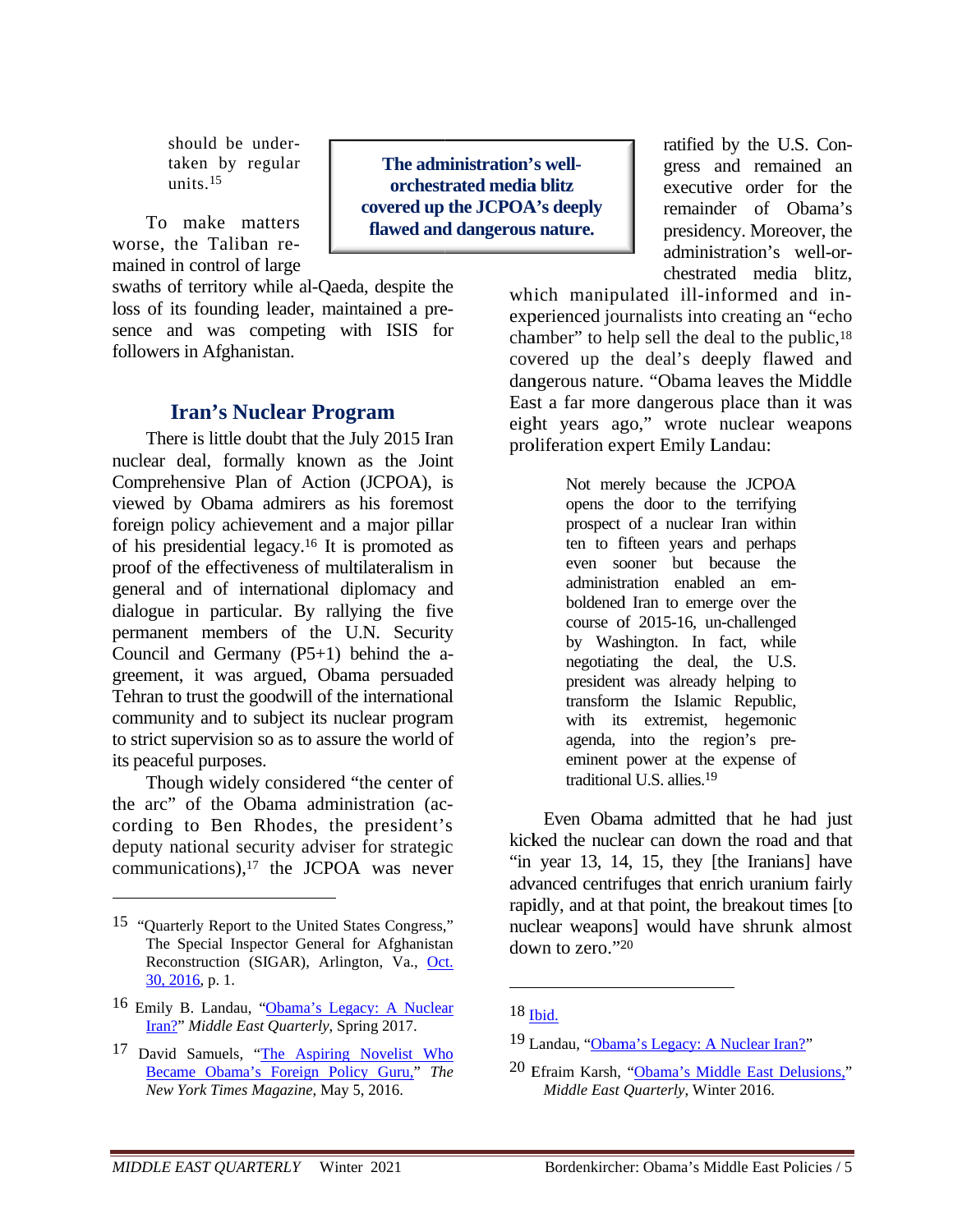Small wonder that Washington's relations with its traditional regional allies, notably Saudi Arabia, the Gulf monarchies, Egypt, and Israel deteriorated over this issue, with Israeli prime minister Benjamin Netanyahu taking the unprecedented move of addressing both houses of Congress in a last ditch attempt to block the Iran nuclear deal.21

# **Egypt**

The Obama administration abandoned President Hosni Mubarak within days of the outbreak of mass protests in Egypt in late January 2011. Mubarak, a 30-years-long close U.S. ally, supporter of the U.S. led war on terror, keeper of the peace with Israel, and collaborator on issues related to Iran, among other things, might have not stood a chance of surviving the tidal wave of protest. Yet his betrayal in his direst moment

kindled doubts among Washington's regional allies regarding the administration's reliability (see the following section on Saudi Arabia), not least since Mubarak's downfall led to the rise of the Muslim Brotherhood, a militant Islamist group that had long sought to subvert the ruling Arab regimes as a steppingstone to a worldwide expansion "until the entire world will chant the name of the Prophet [Muhammad], Allah's blessings and prayers be upon him" (to use the words of the organization's founder Hassan Banna).22



*President Obama meets with Egypt's president Hosni Mubarak, Cairo, June 4, 2009. The U.S. administration abandoned Mubarak, a 30-year ally, following mass protests in Egypt in 2011. Mubarak's betrayal kindled doubts among Washington's regional allies regarding the administration's reliability.* 

Yet Obama's concern for human rights, which had allegedly informed his decision to abandon Mubarak (ominously echoing President Carter's betrayal of the Iranian shah three decades earlier), patently failed. Both the Muslim Brotherhood's short-lived rule and its successor government headed by Field Marshall Abdel Fattah Sisi were and are authoritarian regimes that make Mubarak look soft on human rights.23 Obama made some attempts to curb Sisi's authoritarianism by withholding arms deliveries and threatening reassessment of Washington's military

 $\overline{a}$ 

<sup>21 &</sup>quot;Netanyahu's address to Congress," *The Washington Post*, Mar. 3, 2015.

<sup>22</sup> Efraim Karsh, *Islamic Imperialism: A History* (New Haven: Yale University Press, 2006), p. 208.

<sup>23</sup> Chad Nelson, "The evolution of norms: American policy toward revolution in Iran and Egypt," *Journal of Human Rights*, 4 (2017): 504-8.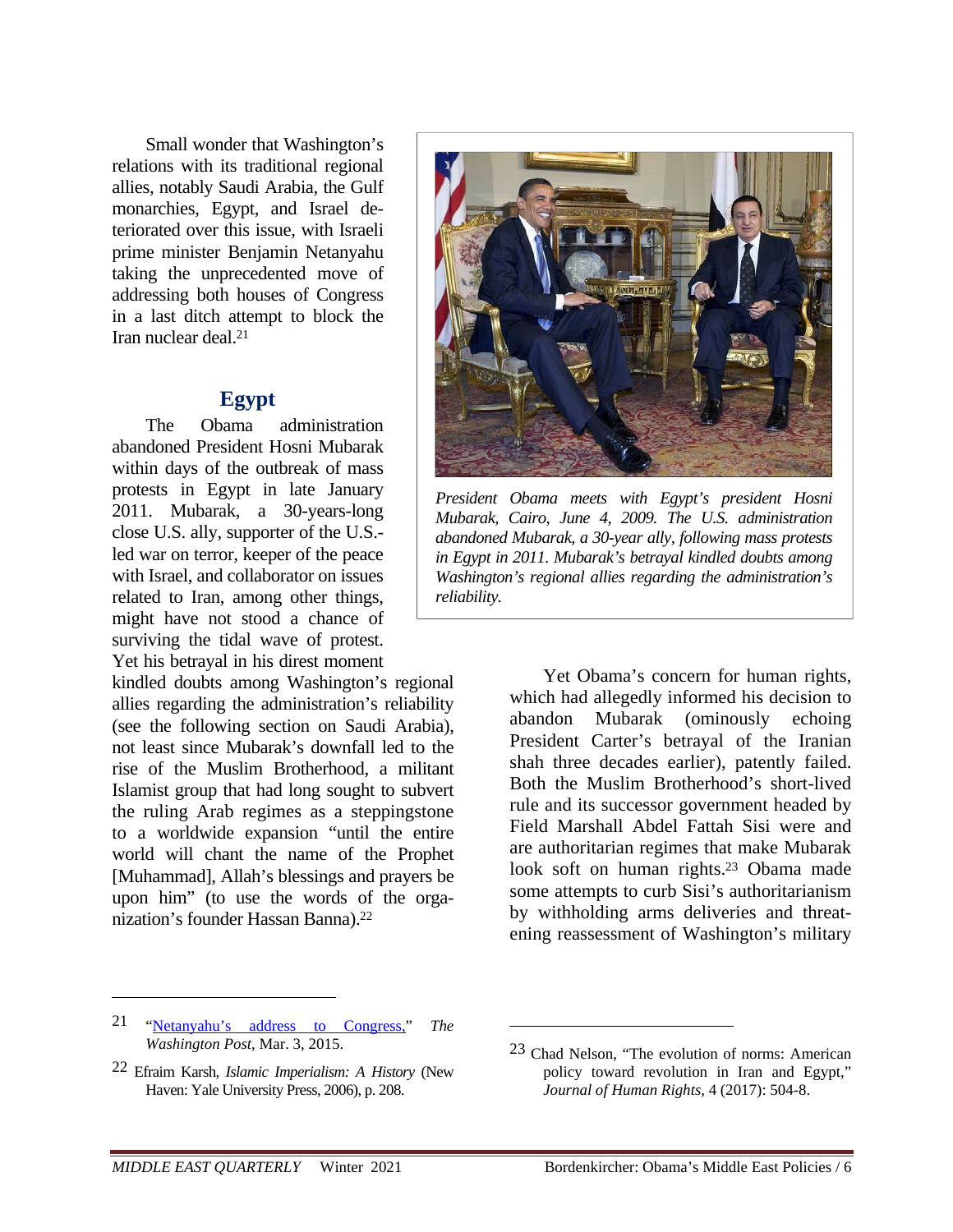aid to Egypt. But he quickly relented when the Egyptian president defiantly warmed relations with Russia, Egypt's longstanding patron until its drift to the U.S. orbit in the 1970s.24

#### **Saudi Arabia**

Obama's betrayal of Mubarak was viewed with considerable alarm in Riyadh. For while the U.S.-Saudi alliance dates back to World War II, the Saudis feared that if another longstanding U.S. ally could be ditched on the flimsiest of pretexts, so could they. These fears were further exacerbated by Obama's willingness to engage the shortlived Muslim Brotherhood regime in Cairo (and Islamist groups more generally) while denying and whitewashing their violent and expansionist agenda, at times even their Islamist nature—as with the mindboggling definition of the Muslim Brotherhood as "largely secular" by the director of National Intelligence, James Clapper.25

To make matters worse, the Saudis were slighted by Obama's dismissive view of the U.S.-Saudi alliance and felt threatened by his relentless pursuit of a nuclear deal with Iran, which they believed was bound to come at their expense. Indeed, Obama readily conceded to an enquiring journalist that he was "less likely than previous presidents to axiomatically side with Saudi Arabia in its

<u>.</u>

dispute with its archrival, Iran."26 The Saudis viewed Tehran's hegemonic ambitions in general, and its dogged pursuit of nuclear weapons in particular, as an existential threat and were horrified that rather than attempt to curb Tehran's aggressiveness, Obama sought to lure it through gestures and concessions. They rejected his suggestion that they "find an effective way to share the neighborhood and institute some sort of cold peace" with Tehran,27 and bitterly opposed the JCPOA. The president's proposed sweetener of increased arms supplies and support for Riyadh's Yemen intervention, where it fought Tehran's proxy Houthi militia,28 failed to impress the Saudis, who intensified their covert military and intelligence cooperation with Israel, another traditional U.S. ally snubbed by Obama. The Saudi disdain for Obama was vividly illustrated by the warm welcome given in May 2017 to President Donald Trump, who had promised during his election campaign to remove the United States from the JCPOA and who pointedly made Riyadh his first presidential foreign port of call.

#### **Israel**

Relations with Israel started to deteriorate almost from the moment Obama entered office because the president believed that the longstanding "special relationship" between the two states had been counterproductive to U.S. national interests. He told a group of prominent Jewish-American leaders,

<sup>24</sup> Jonathan Marcus, "Sisi in Russia: Moscow's Egyptian gambit," *BBC News*, Feb. 13, 2014; Mark Thompson, "U.S. Resumes Weapons Flow to Egypt," *Time*, Mar. 31, 2015.

<sup>25 &</sup>quot;Director of National Intelligence James Clapper: Muslim Brotherhood 'Largely Secular,'" *ABC News*, Feb. 10, 2011.

<sup>26</sup> Jeffrey Goldberg, "The Obama Doctrine," *The Atlantic*, Apr. 2016.

 $27$  Ibid.

<sup>28</sup> Reuters, Sept. 7, 2016.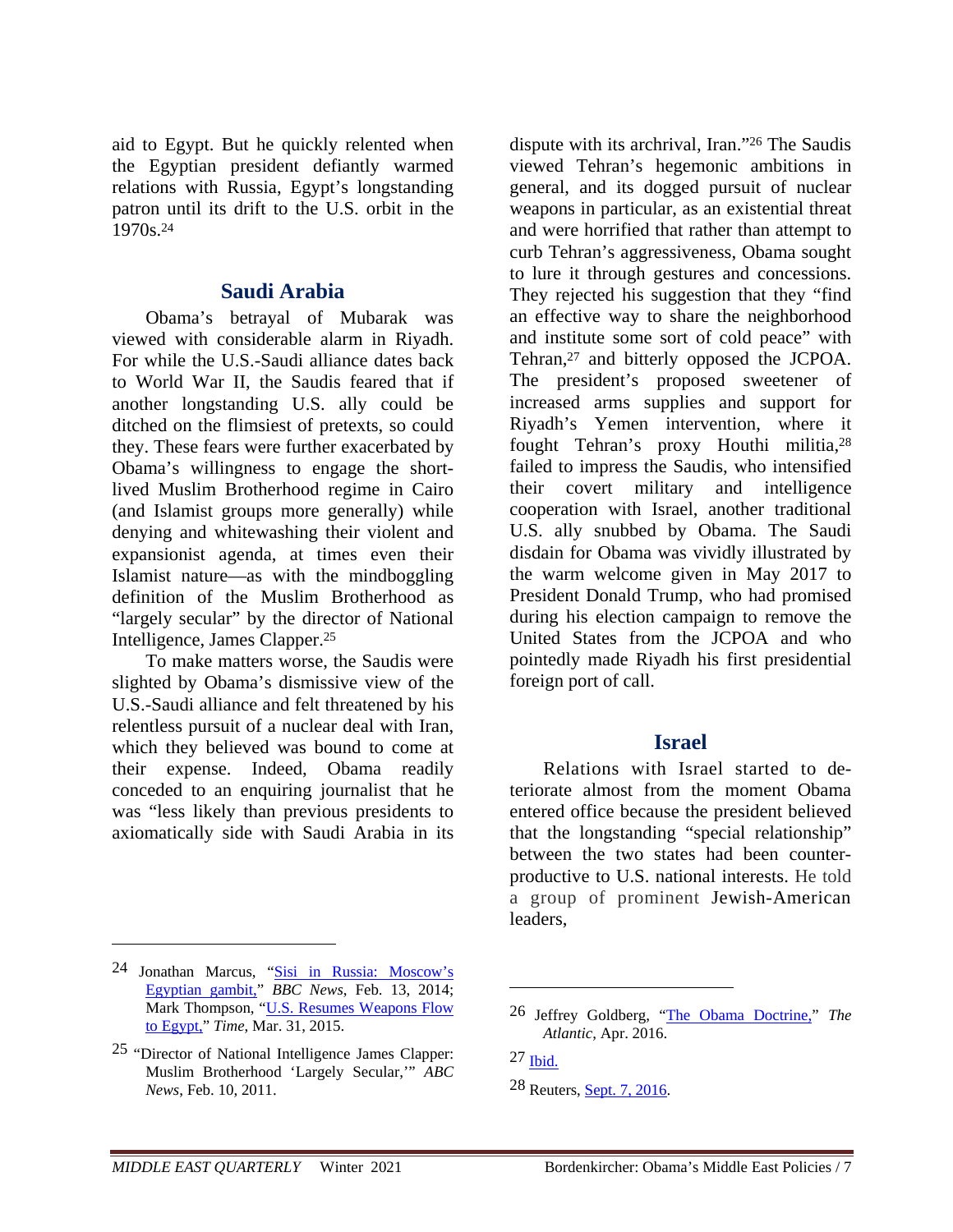Look at the past eight years ... During those eight years, there was no space between us and Israel, and what did we get from that? When there is no daylight, Israel just sits on the sidelines, and that erodes our credibility with the Arab states<sup>29</sup>

In line with this thinking, Israel was conspicuously dropped from Obama's foreign travel itinerary with the president making his first official visit to the Jewish state only in March 2013—two months into his second term.30 Netanyahu's efforts to revive the peace negotiations with the Palestine Liberation Organization (PLO) by accepting the two-state solution and imposing a ten-month freeze on West Bank construction activities failed to sway Obama who continued to push for further

concessions, often using international developments (e.g., the May 2010 Gaza flotilla incident) to increase the pressure on Israel. This, however, backfired, as the Palestinian leadership walked away from the negotiating table after the expiry of the construction freeze. They never returned to negotiations, despite strenuous efforts by Obama and his second-term secretary of state John Kerry.

Nor did Netanyahu's spirited efforts to prevent an Iran nuclear deal endear him to



*Israeli prime minister Benjamin Netanyahu addresses Congress, March 3, 2015. Though Netanyahu's efforts to block the Iran nuclear deal did not endear him to Obama, neither did the administration's anti-Israel policies elicit Palestinian sympathy and appreciation.*

the U.S. president. "The thing about Bibi is, he's a chickenshit," an anonymous senior White House official told *The Atlantic* editorin-chief Jeffrey Goldberg, gloating how the administration's pressure and Netanyahu's timidity had prevented an Israeli strike on Iran's nuclear facilities in 2011. "Over the years, Obama administration officials have described Netanyahu to me as recalcitrant, myopic, reactionary, obtuse, blustering, pompous, and 'Aspergery,'" wrote Goldberg, revealing the extent of the administration's hostility to the Israeli prime minister. "But I had not previously heard Netanyahu described as a 'chickenshit.'"31

 $\overline{a}$ 

<sup>29</sup> Scott Wilson, "Obama Searches for Middle East Peace," *The Washington Post*, July 14, 2012.

<sup>30</sup> Michael Martinez, "5 things to know about Obama's first presidential visit to Israel," CNN, Mar. 23, 2013.

<sup>31</sup> Jeffrey Goldberg, "The Crisis in U.S.-Israel Relations Is Officially Here," *The Atlantic*, Oct. 28, 2014.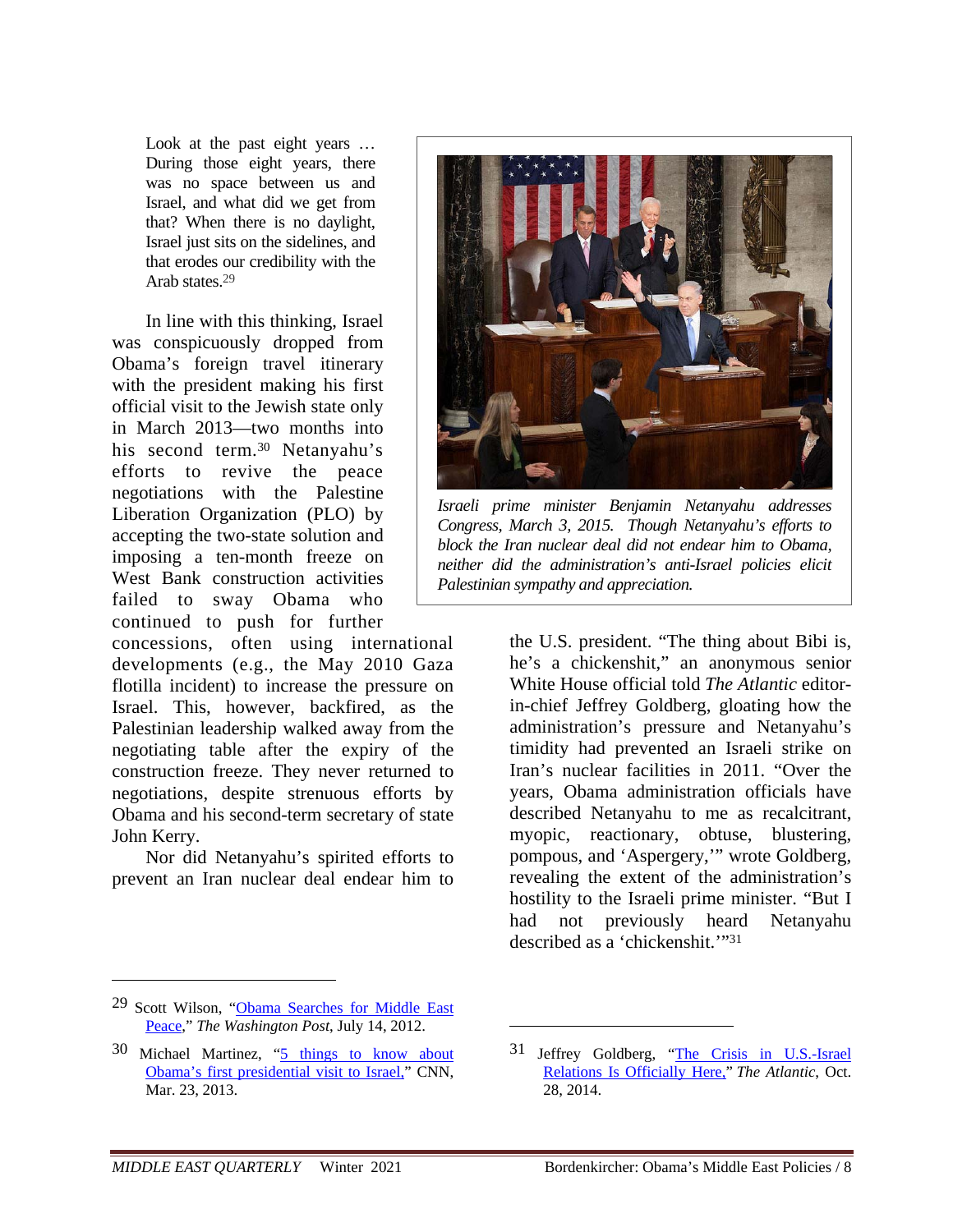Obama's sweetener to Israel was similar to that offered to Riyadh: a \$38 billion military aid package over the next decade—the largest in U.S. aid history to Israel.<sup>32</sup> And as with the Saudis.

On the eve of the 2012 U.S. elections, just 9 percent of **Palestinians viewed Obama's** reelection favorably.

this failed to overshadow the administration's overall anti-Israel dis-position, from withholding critical military items during Israel's summer 2014 war with Hamas<sup>33</sup> to refraining from vetoing a particularly hostile Security Council resolution concerning Israel's settlement activity in the West Bank (and East Jerusalem) a month before the president's departure from the White House.<sup>34</sup> Ironically, Obama's anti-Israel policies failed to buy him the desired Palestinian sympathy and appreciation: On the eve of the 2012 U.S. elections, just 9 percent of Palestinians viewed his reelection favorably, and nearly four times as many thought it would have adverse implications.<sup>35</sup>

# **Libya Intervention**

The decision to take part in the 2011 NATO intervention in Libya echoed the Iraq invasion in that it effectively strove to achieve wider goals than those defined in its rather limited original mission and had no preconceived plan for the postwar situation. As a result, it was a spectacular failure whose adverse repercussions reverberated throughout North Africa and southern Europe in the coming decade. The huge power created vacuum  $bv$ Muammar Qaddafi's overthrow triggered an ongoing civil war in Libya, extensive inter-

vention by external actors, proliferation of extremist Islamist groups (notably ISIS and al-Qaeda), fears of ethnic cleansing, massive human rights abuses, waves of illegal migrants to Europe, and reports of the reinstitution of slavery. So, when al-Oaeda affiliates commemorated 9/11 by attacking the U.S. consulate in Benghazi on September 11, 2012, killing Amb. J. Christopher Stevens and three other Americans, it was no surprise that the administration went out of its way to cover up the extent of Libyan chaos by misrepresenting the attack as spontaneous revenge for a U.S.-made, anti-Muslim video clip circulating at that time.<sup>36</sup>

#### **Syria**

Reeling from the Libyan debacle, Obama resisted calls for military intervention in Syria, which was plunged into a vicious civil war in 2011; instead, he limited himself to repeated calls to President Bashar Assad to step down. Matters got to a head in August 2013 when the regime's gassing to death of some 1.400 of its citizens forced Obama. who had declared the use of chemical weapons a "red line" that would trigger U.S. retribution, to announce his intention to

<sup>32</sup> Reuters, Sept. 14, 2016.

<sup>33</sup> The Times of Israel (Jerusalem), Aug. 14, 2014.

<sup>34 &</sup>quot;Resolution 2334 (2016) Adopted by the Security Council at its 7853rd meeting, on 23 December 2016," U.N. Security Council, New York.

<sup>35</sup> Karsh, "Obama's Middle East Delusions."

<sup>36 &</sup>quot;Libyan Pres. Magariaf, Amb. Rice, and Sen. McCain," Face the Nation, CBS, Sept. 16, 2012; Fox News, Sept. 21, 2012.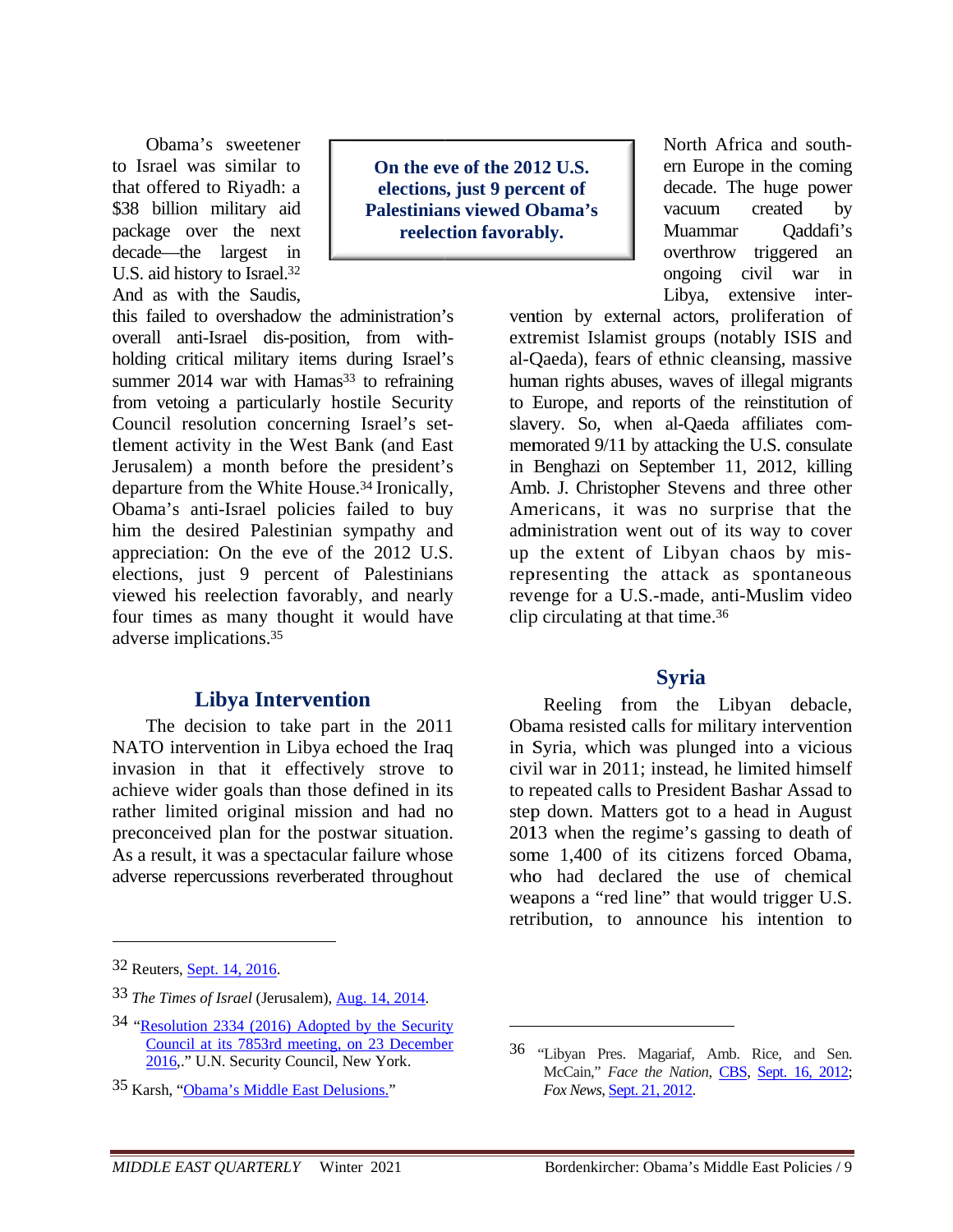launch a punitive air strike. But he backed down shortly afterward and claimed victory as the Russians forced Assad to agree to surrender his chemical weapons to the Organization for

**Obama's "leading from behind"** policy in Libya left his **European partners to bear** the invasion's brunt.

the Prohibition of Chemical Weapons. In fact, the incident ensured the survival of the regime and gave it a carte blanche to continue killing its citizens by conventional weapons. In addition, Assad managed to keep a significant part of his chemical arsenal with reported chemical attacks on civilian populations continuing until the end of the Obama presidency (and beyond), further denting Obama's credibility.<sup>37</sup> According to Brookings Institution scholar Shadi Hamid,

> Assad  $is$ effectively being rewarded for the use of chemical weapons, rather than "punished" as originally planned. He has managed to remove the threat of U.S. military action while giving very little up in return.<sup>38</sup>

Obama did eventually intervene in eastern Syria alongside some of Washington's Western allies, but this was directed against ISIS, which had established its caliphate over vast swaths of land in Iraq and Syria, rather than against the Assad regime. In fact, the regime had been shielded from U.S. retribution since September 2015 when Russian air and ground forces arrived to help suppress the rebellion.

# **Why Did So Much Go So Wrong?**

There is little doubt that the Iraq war loomed large in Obama's Middle East calculations. Not only did he have widely

divergent ideological dif-ferences from his predecessor, but in addition, according to Jeffrey Goldberg, Obama "was tired of watching Washington unthinkingly drift toward war in Muslim countries."39 This explains a number of his blunders: his reluctance to rely on Bush's Status of Forces Agreement for keeping U.S. military presence in Iraq and his insistence on securing Iraqi parliamentary support for this possibility though backing never came; his decision not to intervene in the Syrian civil war against the advice  $\alpha$ f his "interventionist" foreign policy advisors; his reluctance to take any measures to contain ISIS until the group beheaded three Americans in late spring 2014; and his "leading from behind" policy in Libya, which left the Europeans to bear the invasion's brunt.<sup>40</sup> According to Goldberg, Obama told him that if there had been no Iraq, no Afghanistan, and no Libya, he might have been more apt to take risks in Syria:

> A president does not make decisions in a vacuum. He does not have a blank slate ... any thoughtful president would hesitate about making a renewed commitment in the exact same region of the world with some of the exact same dynamics and the

<sup>37</sup> Dany Shoham, "Syria's Chemical Arsenal: Obama's Failure, Trump's Mixed Success," Middle East Ouarterly, Spring 2020.

<sup>38</sup> Shadi Hamid, "The U.S.-Russian Deal on Syria:  $\underline{A}$ Victory for Assad," The Brookings Institution, Washington, D.C., Sept. 14, 2013; Goldberg, "The Obama Doctrine."

<sup>&</sup>lt;sup>39</sup> Goldberg. "The Obama Doctrine."

<sup>40</sup> Ryan Liza, "The Consequentialist," The New Yorker, Apr. 25, 2011.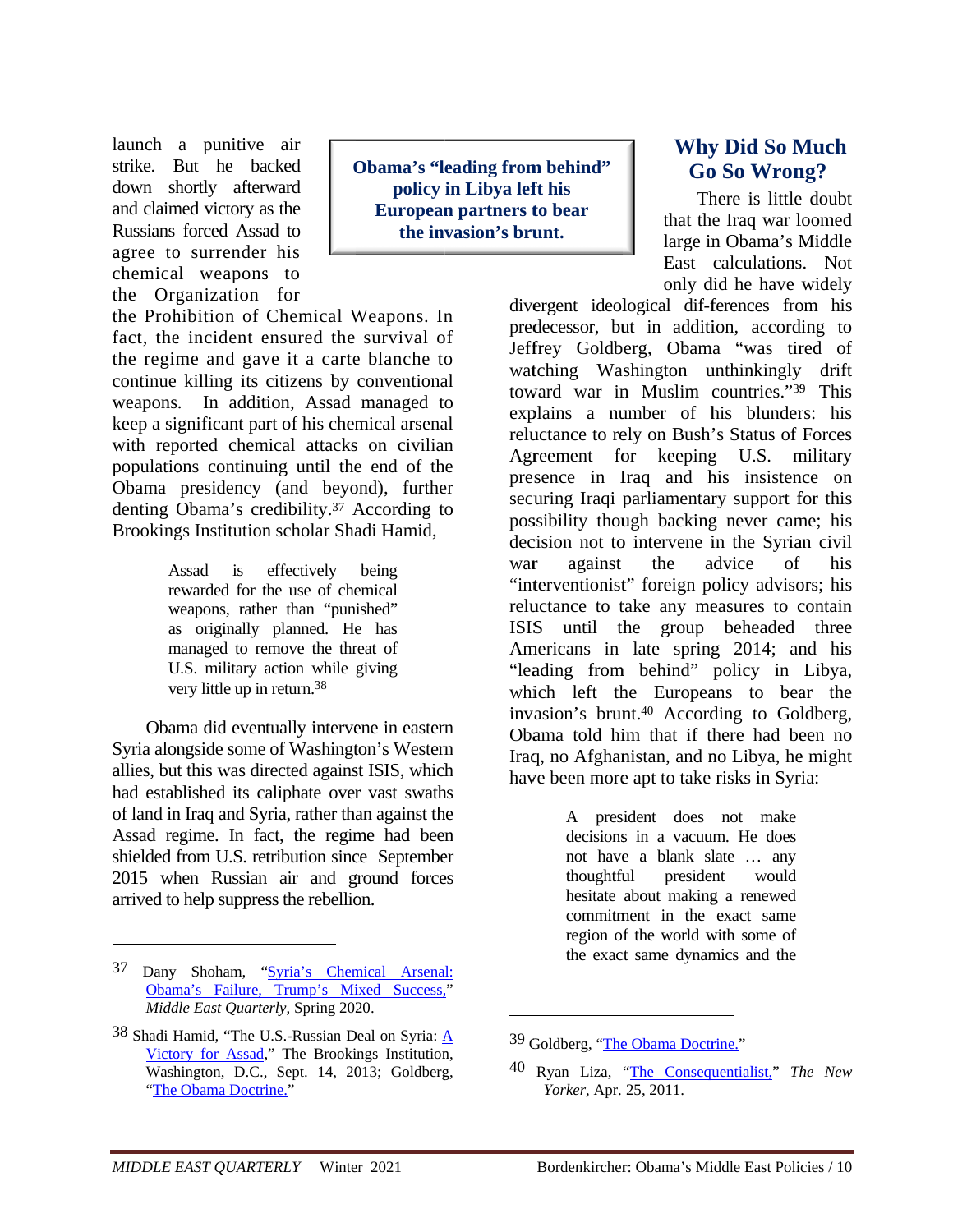same probability of unsatisfactory an outcome. $41$ 

This reticence helps explain Obama's obsession with multilateralism: not just because it

imparted a seeming aura of international legitimacy on his policies (notably the JCPOA) but because it split the interventionist burden and risks among several participants and provided handy scapegoats to be blamed for potential failures. Thus, while admitting that the Libya intervention "didn't work," and that the country remained "a mess" (or a "shit-show" as he called it in private), Obama ascribed the failure first and foremost to "the passivity of America's allies and ... the obdurate power of tribalism."42

Obama's lack of self-accountability was also evidenced by his refusal to acknowledge the wide dissonance between his high human rights rhetoric and actual policies (and for that matter, any foreign policy mistake). He saw no problem in sermonizing local autocrats on the need for democratization (peremptorily telling some of them to step down during the early days of the "Arab" Spring"<sup>43</sup>) and doing nothing to promote these goals. And he spoke on the need to be "on the right side of history" and excoriated civilian deaths in internecine conflicts as "a stain on our collective conscience,"44 yet did almost nothing to stop the slaughter of half a million Syrians by their unelected ruler. On the contrary, he said he was "very proud" of

**Obama's obsession with** multilateralism provided handy scapegoats to be blamed for potential failures.

his decision to call back the August 2013 air strike against the Syrian regime—the only time he seemed poised to punish Assad for his crimesprofoundly despite its demoralizing impact on

the Syrian rebels and Washington's regional allies. In the words of a rebel leader:

> I think that Obama is the most cowardly American president... What is he waiting for, another two years of killing until all the Syrians get killed? There is no peaceful solution. If there is no military strike, the crisis will never be solved 45

Nor did Obama see any contradiction between his refusal to consider Saudi Arabia a true ally due to its human rights record and his pandering to the more repressive regime in Tehran. As early as 2002, he had urged President Bush "to make sure our so-called allies in the Middle East—the Saudis and the Egyptians—stop oppressing their own people, and suppressing dissent, and tolerating corruption and inequality."46 As president, Obama regularly railed against the kingdom's non-democratic nature, arguing that "a country cannot function in the modern world when it is repressing half of its population" and telling foreign leaders, "You can gauge the success of a society by how it treats its women."47 Yet he eagerly offered

- <sup>43</sup> See, for example, Voice of America, Jan. 31, 2011.
- 44 "Text: Obama's Speech in Cairo."

<sup>47</sup> Goldberg, "The Obama Doctrine."

<sup>&</sup>lt;sup>41</sup> Goldberg, "The Obama Doctrine."

 $42$  Ibid

<sup>45</sup> Barbara Surk and Zeina Karam, "Syrian opposition forces feel let down by Obama," Associated Press, Sept. 11, 2013.

<sup>46</sup> The Telegraph (London), May 21, 2017.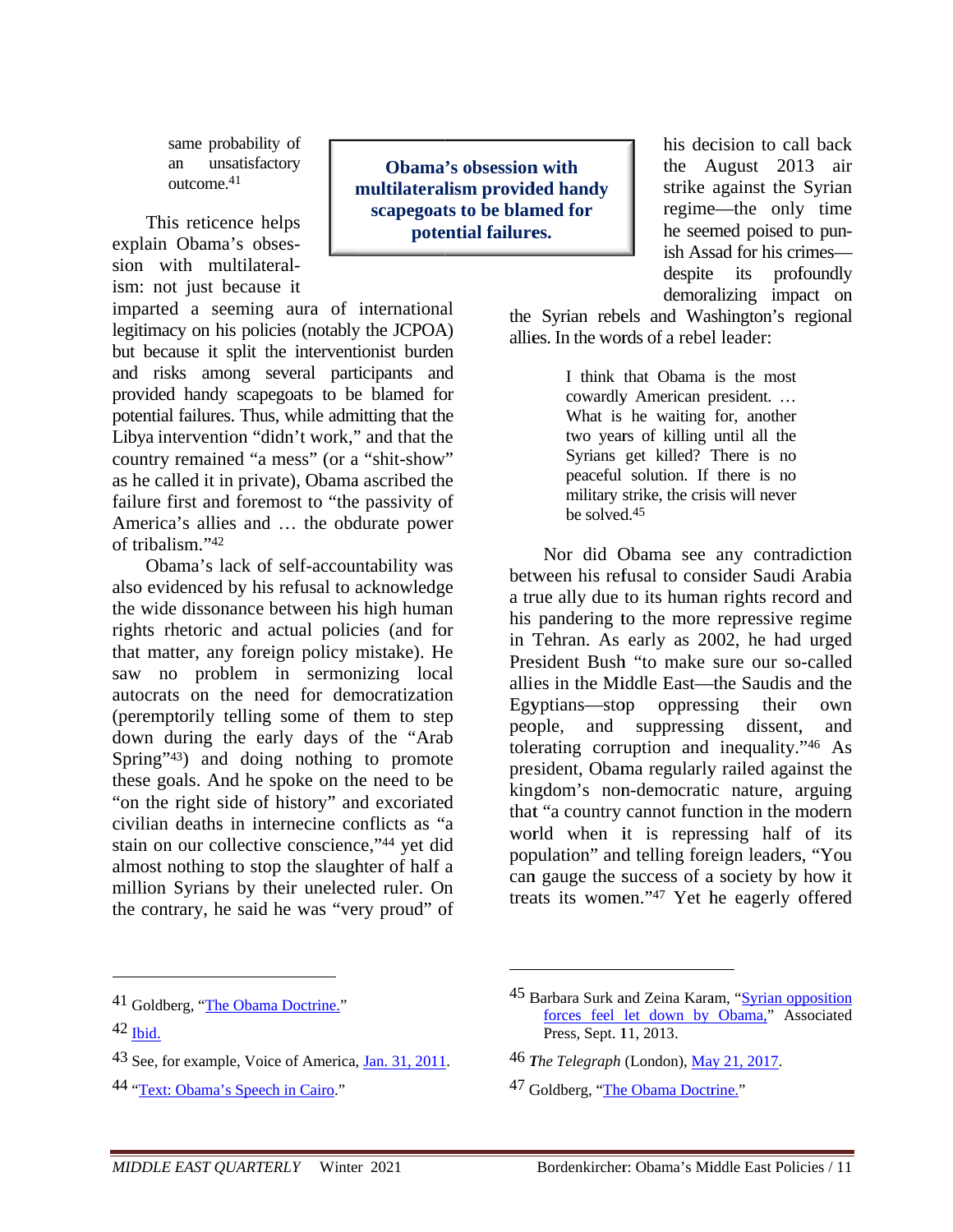"an extended hand"48 to the Islamist regime in Tehran, which stoned adulterous women and executed gay people,49 alongside scores of political dissidents. And as he admonished Middle East regimes in his Cairo speech that "you must maintain your power through consent, not coercion; you must respect the rights of minorities, and participate with a spirit of tolerance and compromise,"50 Obama remained glaringly mute when several weeks later the Iranian regime brutally suppressed the pro-democracy "Green Revolution." Six years later, as part of the JCPOA, he had no qualms about unfreezing billions of dollars to the designated state sponsor of terrorism, which had for nearly four decades derided the United States as "The Great Satan" and which was

openly subverting Washington's regional allies and threatening one of them with outright destruction.

Obama's naiveté concerning regional realities was also manifested by his seeming obliviousness to longstanding inter-state rivalries and the resolve of states and societies to protect their values, interests, and regional influence. Consider, for example, his belief that the attainment of an Iran nuclear deal would facilitate a "cold peace" between Tehran and Riyadh that would lead to a wider amelioration of conflicts since the "competition between the Saudis and the

 $\overline{a}$ 



*multilateralism. Biden's rhetoric raises questions about whether his Middle East policy will resemble that of the Obama presidency.* 

> Iranians … has helped to feed proxy wars and chaos in Syria and Iraq and Yemen."51 Apart from disregarding the indigenous historical roots of these conflicts, this misperception not only underestimated the intensity of the Saudi fear of Iran but totally misunderstood the nature of the Islamist regime in Tehran and the extent of its imperialist ambitions. As a result, the JCPOA had the opposite effect of that intended by Obama: It intensified Saudi-Iranian enmity while accelerating Iranian regional aggressiveness and damaging U.S. relations with its regional allies.

# **Conclusion**

All in all, Obama's Middle Eastern record is far from impressive. He failed to deliver the repeatedly promised Afghanistan victory or the ouster of the Assad regime; his

<sup>48</sup> Reuters, Jan. 27, 2009.

<sup>49</sup> Mike Wooldridge, "Iran's grim history of death by stoning," *BBC News*, July 10, 2010; John Haltiwanger, "Iran's top diplomat says his country executes gay people because of 'moral principles,'" *Business Insider* (New York), June 12, 2019.

<sup>50 &</sup>quot;Remarks by the President at Cairo University."

<sup>51</sup> Goldberg, "The Obama Doctrine."